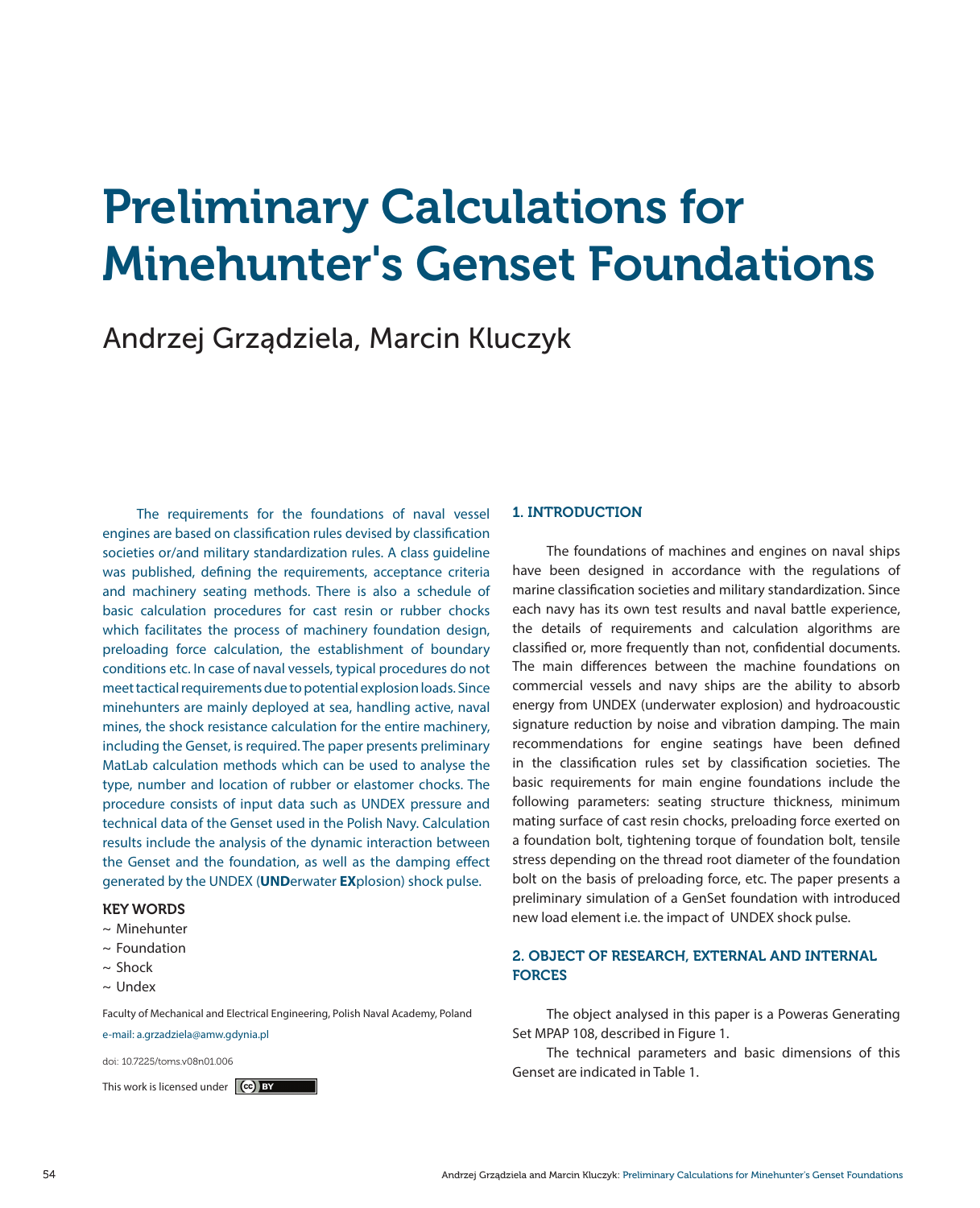

Figure 1. Object of research – GenSet MPAP - 108 type.

#### Table 1.

Parameters and dimensions of MAN B&W 6L16/24 GenSet.

| <b>Parameter</b>    | Value           | <b>Unit</b> |
|---------------------|-----------------|-------------|
| Type                | <b>MPAP 108</b> |             |
| Power               | 135 (cos 0.8)   | kVa         |
| Voltage             | $3 \times 400$  | v           |
| Rotational speed    | 1500            | rpm         |
| <b>Engine Power</b> | 122             | kW          |
|                     |                 |             |

# 2.1. External forces

External forces have been defined as forces originating in the marine environment, unelated to the working processes within the engine. The first external force is slamming, i.e. the impact of a hull bottom in motion on a wavy sea surface. The effect of slamming exposes the high loads exerted on the hull structure and the machinery inside the vessel. The second external force is the impulse of underwater explosion (UNDEX) which affects a sea mine's pulse excitation. The UNDEX in-fluid phenomena consist of the preliminary calculation of the following parameters: resultant pressures, shockwave peak pressure, decay constant, as well as gas bubble parameters for different explosives (Cole, 1948). The shockwave has spherical shape, which, after detonation, expands at a celerity dependant on explosion pressure, from (Keil, 1961):

$$
C = c (1 + 8,7.10^{-4} \cdot p_0)
$$
 (1)

Where: *C* - is shockwave celerity, *c* - speed of sound in water,  $p_{_0}$ pressure decline on the shock wave [MPa].

The direct propagation of the pressure wave along the vessel's hull was used in the calculations. In the simulation model the distance from the detonation epicentre is four times greater than the diameter of the first gas bubble, which is a realistic scenario for minehunter operations. The model disregarded the effect of pulsation from cavitation and the waves reflected from the sea bed, recognizing their energy value as significantly lower than that of the direct detonation wave. However, it should be noted that further analysis of the impact of both pulsations could be of relevance for calculating the resonance effects of solid structures mounted inside the ship's hull. In empirical formulas, there is maximum pressure  $p_{max}$ . Robert Cole (Cole, 1948) described it with the following formula for TNT:

$$
p_{\text{max}} = 523 \left( \frac{^{3}\sqrt{W}}{R} \right)^{1/3} \cdot 10^{5} \tag{2}
$$

where: *W*– explosive mass TNT, [kg], *R* – distance from epicentre,  $[ml]$ 

Apart from maximum pressure value, the function describing the performance of pressure in the function of time is also important. Its course is approximated by the following exponential function:

$$
p(t) = \left[K_{1} \cdot \left(\frac{\sqrt[3]{W}}{R}\right)\right] e^{-\frac{t-t_{0}}{\theta}}
$$
\n(3)

where:  $t_{\textit{o}}$  - time calculated from the moment the first pressure wave came into contact with the hull, [ms],K1 – shock wave coefficient, for TNT K1 =52,12, A1 – pressure coefficient, for TNT A1=1,18, *θ* - time constant [ms], calculated as follows:

$$
\theta = 9.3 \cdot {}^{3}\sqrt{W} \left[ \frac{{}^{3}\sqrt{W}}{{}^{8}} \right]^{(.0,22)} \cdot 10^{-5}
$$
 (4)

The value of the maximum pressure on the shockwave front is not the only parameter that has the destructive power. The time of its impact should also be taken into account. Both parameters have one relationship called a shock pulse pressure, its value for TNT is calculated as follows (Cole, 1948):

$$
I = 5768 \frac{W^{0,63}}{R^{0,89}}
$$
 (5)

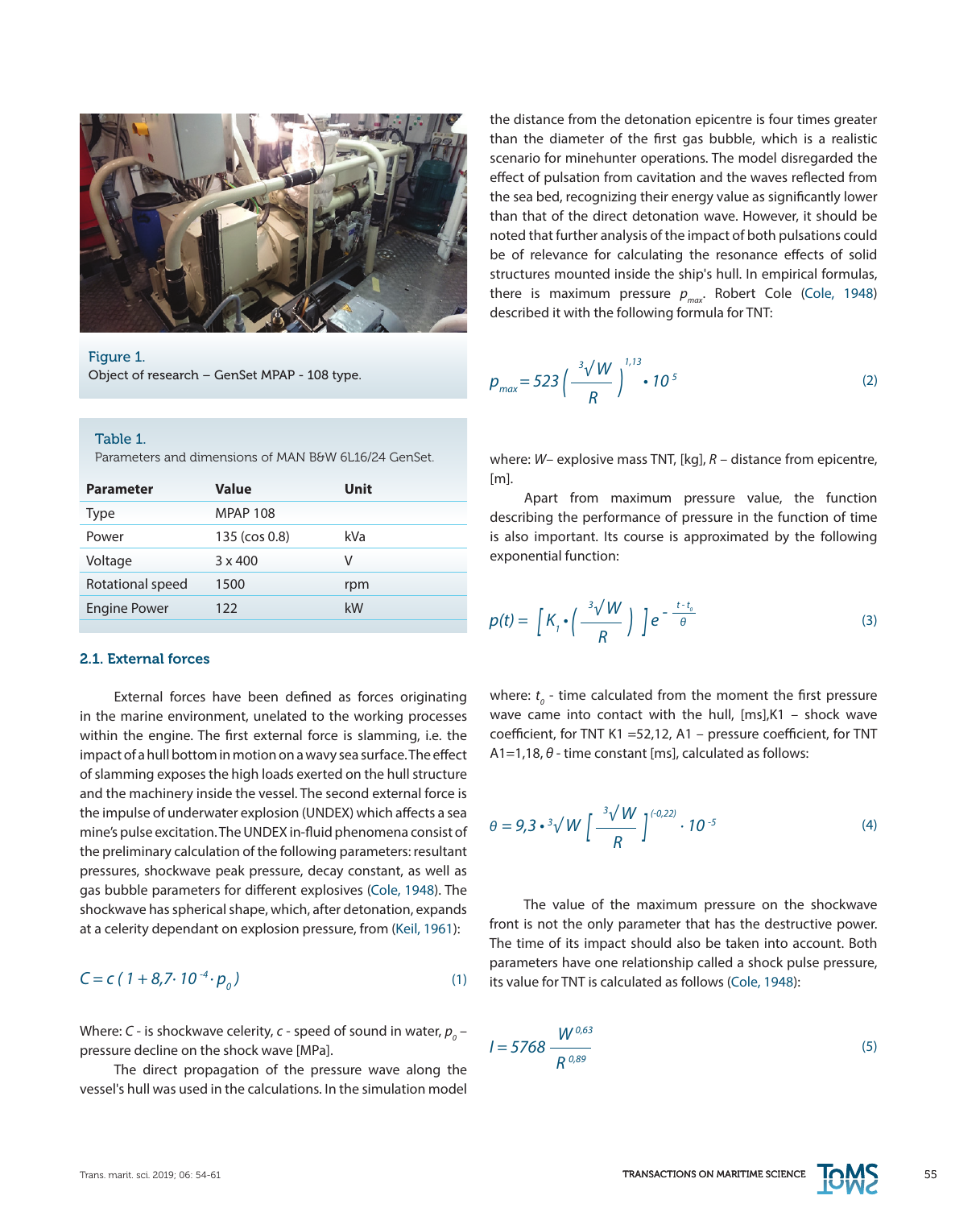The equation facilitates the calculation of shock pulse pressure during the first pulsation, provided that the explosion occurs far from both the seabed and the sea surface (the diameter of the first gas bubble is much smaller than depth) (Park et al., 2003). The Boussinesq-Basset force model (added water) was used for simulation calculations of the effect of the shock on

the hull (Basset, 1961). The comparison of the result of the hull acceleration simulation model with the result of the UNDEX sea trials is presented in the figure below:

Due to the inevitable use of the Laplace transform to obtain the frequency transform, the Dirac delta impulse response served as the UNDEX impulse model in initial simulations.



Figure 2. Simulation model of impact interaction with 3 successive pulsations of the gas bubble and the magnitude of the detonation effect.



#### Figure 3.

Fluctuations of tangential forces of individual cylinders of a GenSet, six-cylinder engine.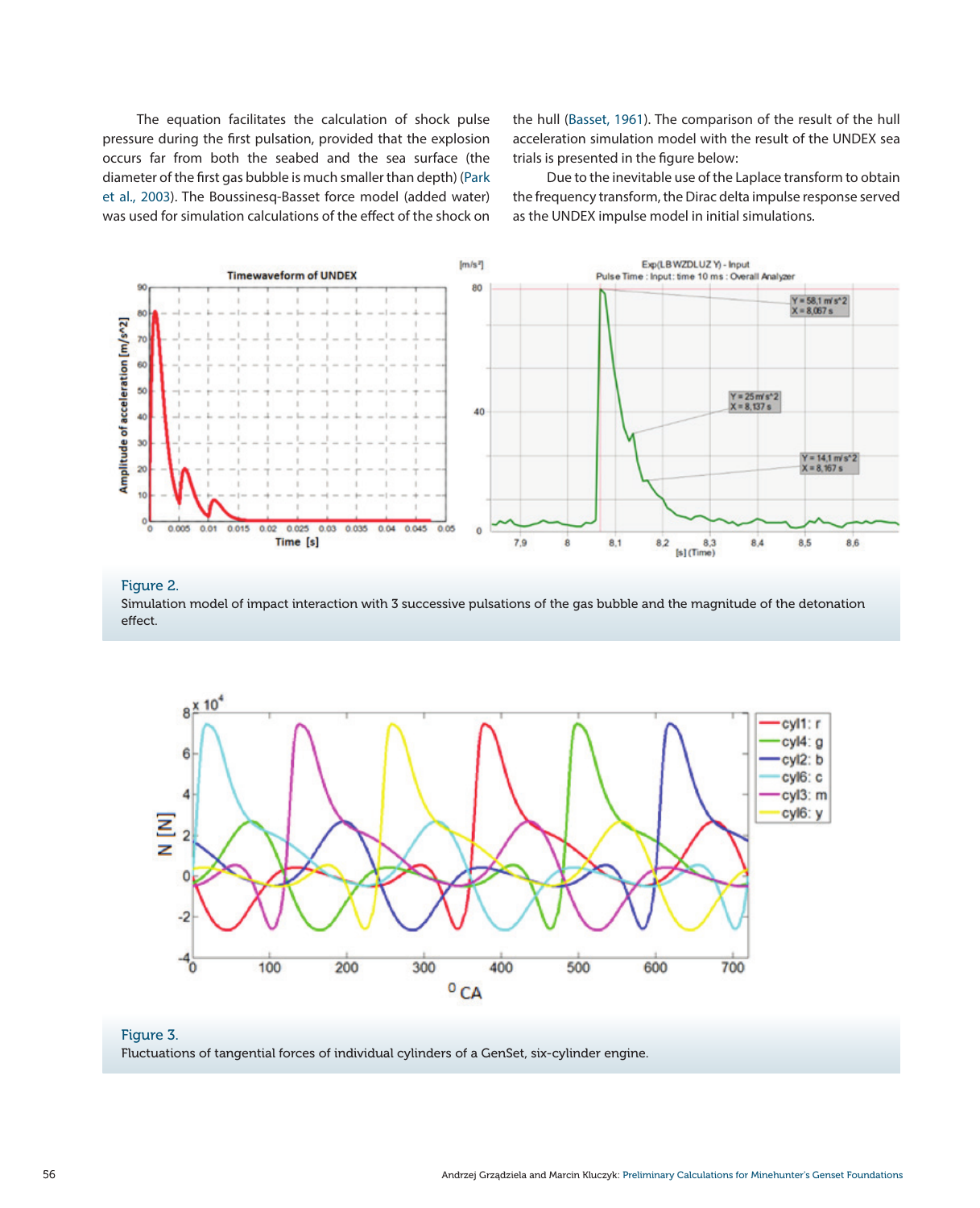#### 3. INTERNAL FORCES

Genset's internal forces include inertia forces and gas forces, which is the principle of diesel engine operation. Inertia forces were calculated based on the analysis of the system's crankshaft kinematics and the residual unbalancing of the rotor system in the generator. Other inertia forces were disregarded. After implementing the equations describing the kinematics and dynamics of the crank and piston system in MatLab, defining the geometry and determining the cylinder pressures and the masses performing individual types of movement, the tangent force courses for individual cylinder systems of the 4 stroke, sixcylinder engine were obtained. Figure 3 illustrates the waveforms of individual tangential forces when all cylinders have identical combustion pressures for 90 % of effective engine power (Kluczyk & Grządziela, 2015). The residual forces generated by generator rotor unbalancing have a very small energy effect but were not disregarded in the calculations due to their potential resonance effect.

The simulation of gas forces was performed as a spline interpolation of four engine work strokes (Kluczyk, Grządziela & Batur, 2016). During the intake stroke, the cylinder pressure F<sub>g</sub> remains constant and can be defined as:

$$
F_g = \frac{\pi D^2}{4} (p_d - p_o)
$$
 (6)

In the next compression, pressure increase can be described by the following equation:

$$
F_g = \frac{\Pi D^2}{4} \left\{ p_d \left[ \frac{2\varepsilon}{(\varepsilon - 1)(1 - \cos\varphi + 0.5\lambda \sin^2\varphi) + 2} \right]^{n_i} \right\}
$$
 (7)

In the combustion stroke, the intra-cylinder pressure can approximately be described as:

$$
F_g = \frac{\Pi D^2}{4} \left\{ p_d \varphi_c \varepsilon^{n_1} \left[ \frac{2\rho}{(\varepsilon - 1)(1 - \cos\varphi + 0.5\lambda \sin^2\varphi) + 2} \right]^{n_2} \right\} \tag{8}
$$

And finally, the exhaust stroke was described with the following formula:

$$
F_g = \frac{\Pi D^2}{4} \left( p_w - p_o \right) \tag{9}
$$

where:  $p_{_{0}}$  – is atmospheric pressure,  $p_{_{\mathrm{w}}}$  – outlet gas pressure,  $p_{_{\mathrm{d}}}$ - air boost (turbo) pressure, *D* – piston diameter, *ε* - compression ratio, *ρ* - volume increase ratio,  $\varphi_c$  - pressure increase ratio, *n*<sub>1</sub> polytropic compression exponent,  $n<sub>2</sub>$  - polytropic expansion exponent.

The simulation of Time Waveform and its FFT spectrum of acceleration on the Genset engine foundation are shown in Figure 4.



#### Figure 4.

Simulation of the time course of engine's vibration acceleration, vertical axis.



# Figure 5.

Simulation of the FFT spectrum of engine's vibration acceleration, vertical axis.

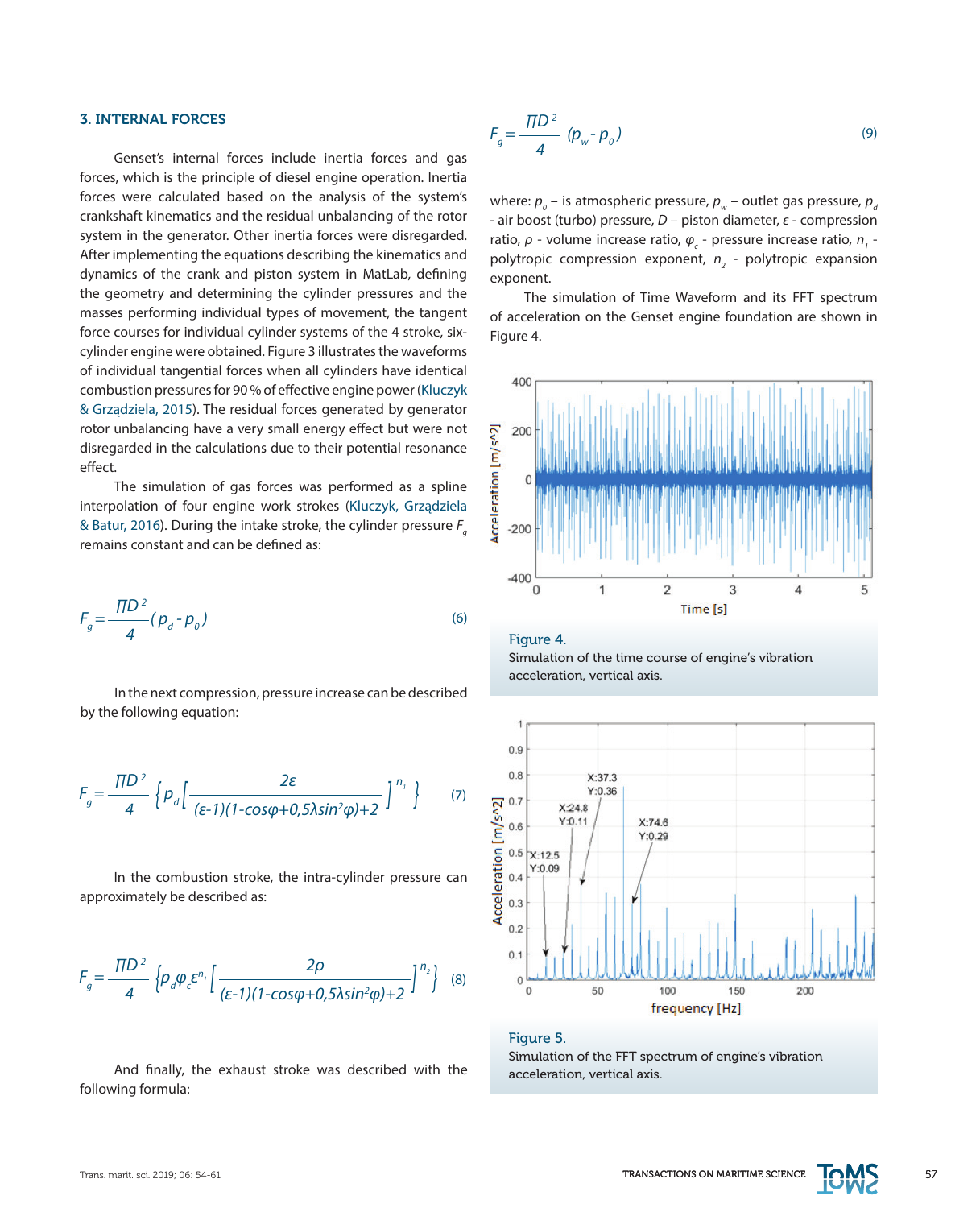Finally, the redundant generator unbalancing model was applied. Taking into account standardization rules and electric power, it is assumed the harmonic excitation of the rotor can be described as follows:

$$
F_{\rm RM} = m_{\rm UB} \sin \omega \tag{10}
$$

However, although preliminary UNDEX resistance tests do not require engine and generator operation, dynamic models of internal and external loads would be useful for further research. A real operational scenario needs to be set up, with the engine and the generator working during an UNDEX detonation.

#### 4. MATHEMATICAL AND PHYSICAL MODEL

Since the supporting floor – hull structure is sufficiently flexible, a two-level model is a sufficiently accurate representation. Figure 6 illustrates the basic forces acting on Genset's mass with respect to time and displacements. Due to the fact that the ship's hull is submerged in sea water and taking into account the acceleration effect of the UNDEX pulse, the sum of the hull's mass and the added water mass was analysed for simulation purposes.



Figure 6. Scheme of forces acting on Genset.

The proposed design of washers assumes a two-stage sandwich-type system, called system 2, opposite to homogeneous system washers – system 1. In system 2, the first, upper washer layer has to withstand static deflection from Genset's mass and the dissipated energy from the dynamic interactions of the inertia forces of the generator and the engine, as well as the engine's gaseous forces and sea wave forces (Tappu, Sen and Lele, 2013). The lower layer has a different physical performance and acts as UNDEX pulse suppressor. The detonation wave affecting the

ship's hull was anticipated to transfer its energy to Genset before hull displacement, due to the considerable inertia of the hull and the mass of accompanying water. Task formulated in this manner allows for the application of Newton's second law, as follows:

$$
F_{RM} = m_{UB} \sin \omega \qquad (10) \qquad F_n = F_g - (cx - kx) = \left( m \frac{d^2 x}{dt^2} \right) - \left( c \frac{dx}{dt} + kx \right) \qquad (11)
$$

Rewritten (11) to obtain a second order linear differential equation

$$
\frac{d^2x}{dt^2} + \frac{c}{m} \cdot \frac{dx}{dt} + \frac{k}{m} = \frac{F_n}{m}
$$
 (12)

where *x* is displacement, *c* is damping resistance and *k* is the spring constant.

The homogeneous form of (12) can be described as:

$$
\frac{d^2x}{dt^2} + \frac{c}{m} \cdot \frac{dx}{dt} + \frac{k}{m} = 0
$$
 (13)

and the general solution to (12) is:

$$
x(t) = x_{H_S}(t) + x_{\rho_S}(t)
$$
\n(14)

where  $x_{\mu s}(t)$  is the general solution to (13), i.e. homogeneous solution, and  $x_{ps}(t)$  is the particular solution which depends on *Fn* forms, [Haynes]. Although homogeneous solutions can have three forms of response, only two are of interest in this case, i.e.:

$$
X_{HS}(t) = C_i \cdot e^{at} + C_2 \cdot e^{bt}
$$
 (15)

$$
X_{H_S}(t) = C_i \cdot e^{at} + C_2 \cdot t \cdot e^{bt}
$$
 (16)

Furthermore, the system is overdamped in the first form and critically damped in the next form. This is to be expected in a proper foundation. The homogeneous solution in this form has constants which are complex conjugates in real solutions. In case of a homogeneous solution (13), they depend on the roots of the characteristic equation:

$$
s^2 + \frac{c}{m} s + \frac{k}{m} = 0 \tag{17}
$$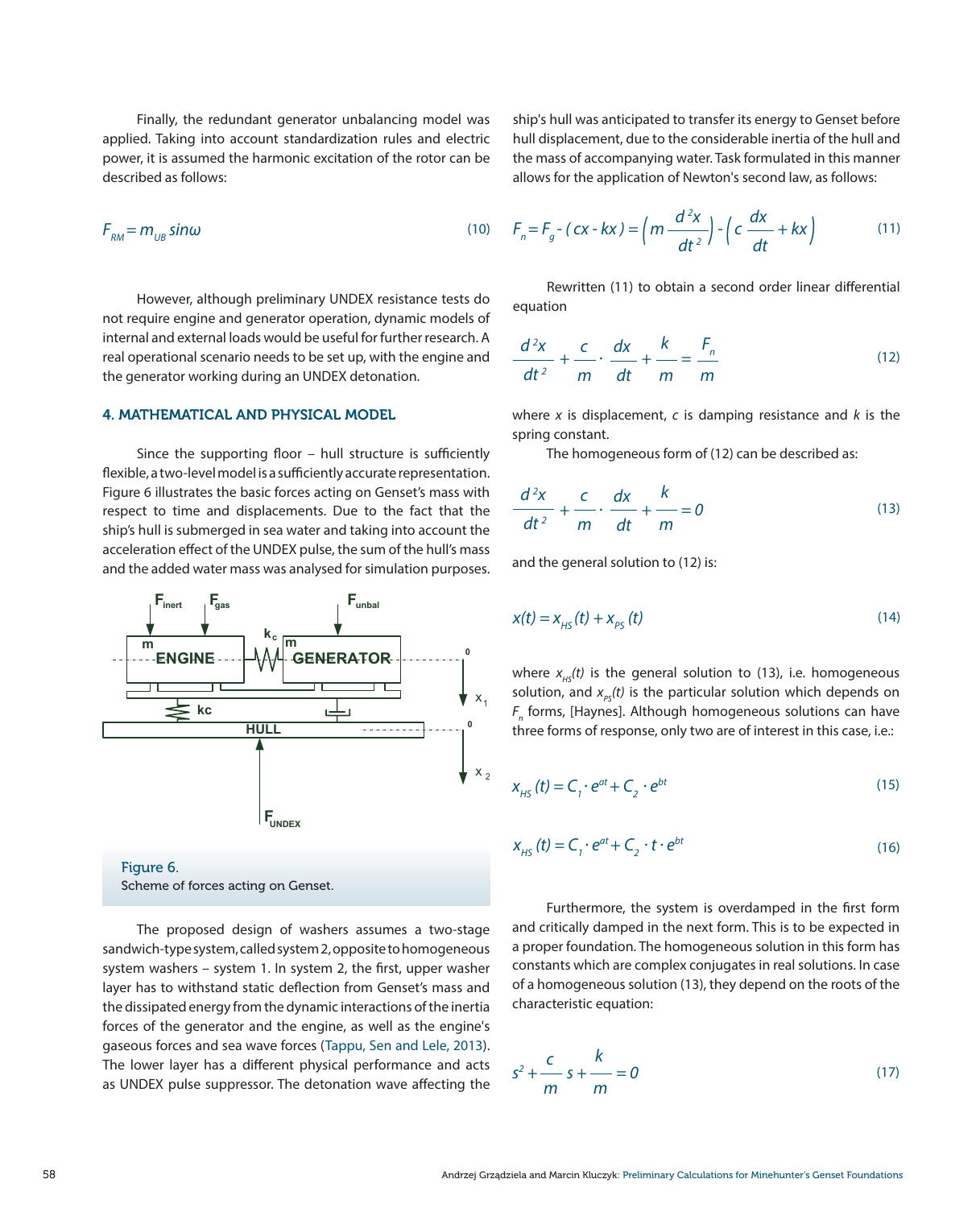Eq. (15) illustrates an overdamped system; it has real and distinct roots, i.e. roots α and b. Eq.(16) has the reiterated root α and the system is critically damped.

The system has response with (t) as input and the impulse response denoted as *h(t)* (Tappu, Sen & Lele, 2013). The Laplace transform of the system output response - eq. (12) is presented as follows:

$$
X(s) = \frac{F_n(s)}{s^2 + \frac{c}{m}s + \frac{k}{m}}
$$
\n(18)

Where *F<sub>n</sub>(s)* is system input. Impulse response *h(t)* can than be defined as:

$$
h(t) = L^{-1} \left( \frac{1}{s^2 + \frac{c}{m} s + \frac{k}{m}} \right)
$$
 (19)

The system transfer function is defined as

$$
\frac{X(s)}{F_n(s)} = \frac{1}{s^2 + \frac{c}{m} s + \frac{k}{m}}
$$
\n(20)

If the input forcing function *F(t)* is presumed to consist of several pulses, as shown in Figure 2, function *F(t)* will take the following form:

$$
F(t) = B1 \cos \omega t + B2 \sin \omega t = C \cdot \cos (\omega t + \varphi)
$$
 (21)

If time *t* is presumed to tend to infinity, the general solution of the equation takes the form of a steady state solution and tends to the particular solution *(t)*. If *(iω)* is substituted with *s* in (20), it obtains the following frequency response:

$$
F(\omega) = \left(\frac{1}{\frac{c}{m}\omega + \left(\frac{k}{m} - \omega^2\right)}\right)
$$
 (22)

For further analysis, the following simplifications are assumed:

the system has equivalent stiffness and damping constants,

stiffness and damping were introduced as a flexible coupling connecting the engine and the generator,

the arrangement of shock absorbers is symmetrical,

there is only one shock impulse which acts vertically on the center of gravity of the Genset system.

# 5. SIMULATION RESULTS

Due to Genset's constant rotational speed, resonant frequencies were defined as the natural frequency of the overall system and its elements, calculated numerically, as the frequency equal to the rotational speed of the diesel engine – generator, the rotating system. The operational scenario facilitates the calculation of single pulse force of 5000 kN in the duration of 0.005 sec, assuming the Dirac impulse shape. The ensuing pulses are disregarded due to the effect of a huge explosive charge and the shallow water along the Baltic coastline.

The result of the numerical calculation of the natural frequencies of the bending vibration in the vertical axis of Gensets' foundation system gave 4.45 Hz and 3,87 Hz (respectively for engine and generator), with the first harmonic of the rotational speed of the Genset rotor being 15 Hz. Simulations were made for two different shock absorption systems – system 1 and system 2, with the first consisting of 10 homogenous shock absorbers and the second having the same number of shock absorbers, but a sandwich-type construction. Shock absorbers used in system 2 were constructed as a sandwich elastomeric element, with two layers of different hardness.

Figure 7 shows simulation results for shock absorption system No. 1 and Figure 8 results for system 2. Both simulations were carried out for non-operational Genset, as is the case during sea acceptance tests with UNDEX.

The results indicate a much smaller displacement of both spectral components in system 2. Figure 9 shows the time waveform amplitude of displacement for both systems. It should be noted that both systems are underdamped, although the damping effects are completely different. The solution in system 1 has higher amplitude value and greater number of cycles. System 2 is far from critical damping, however, the use of two layers of the damper sandwich construction, with different hardness, reduced amplitude two times, simultaneously reducing the number of oscillation cycles. The result was obtained for the non-linear characteristics of stiffness and damping of the damper in system 2. Nonlinearity is the effect of bottom layer geometry, which takes prismatic form. In the near future, dampers will be tested further using similar construction and different physical properties of these layers.

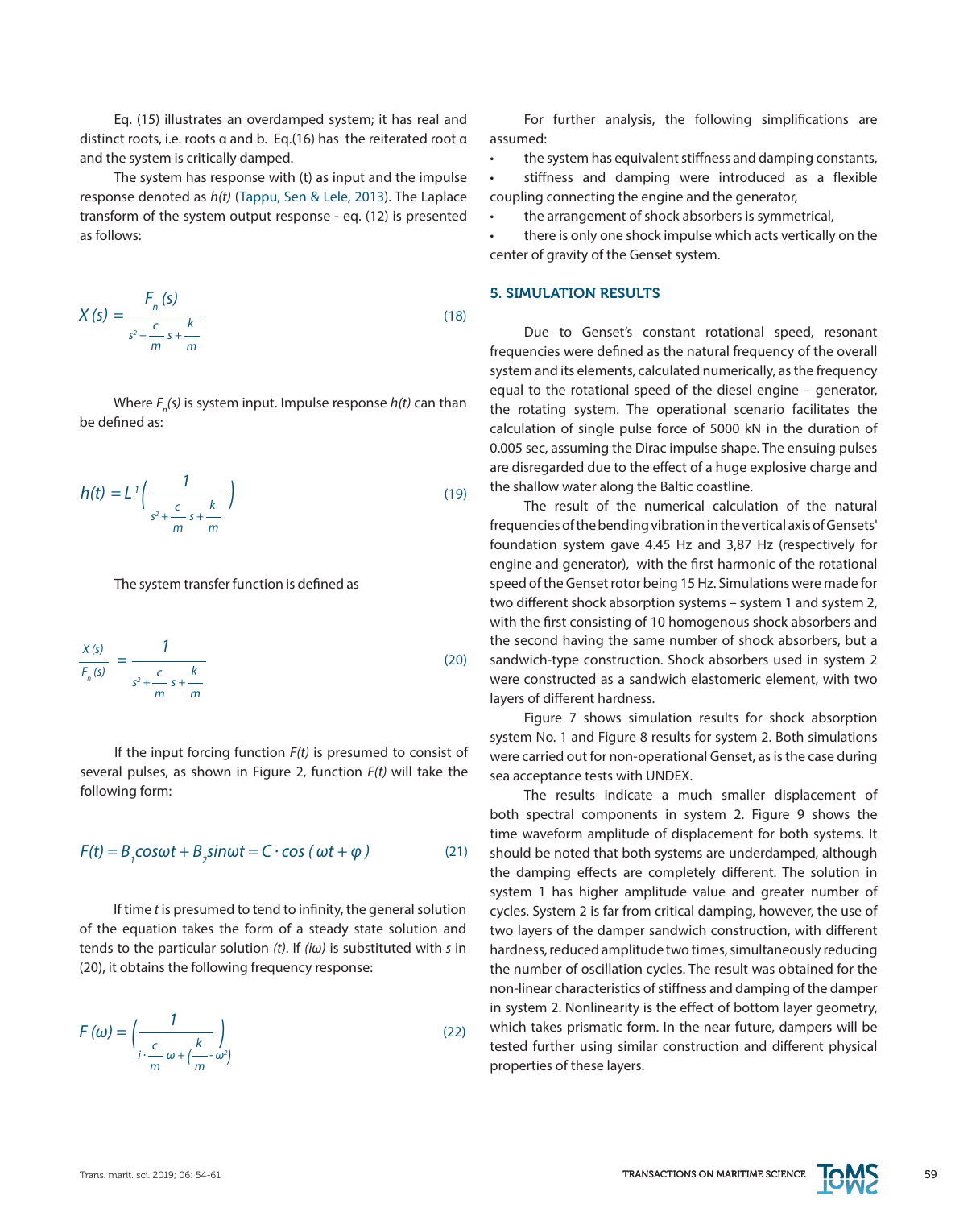

Figure 7. Simulation spectra of frequency response for system No. 1.



# Figure 8. Simulation spectra of frequency response for system No. 2.